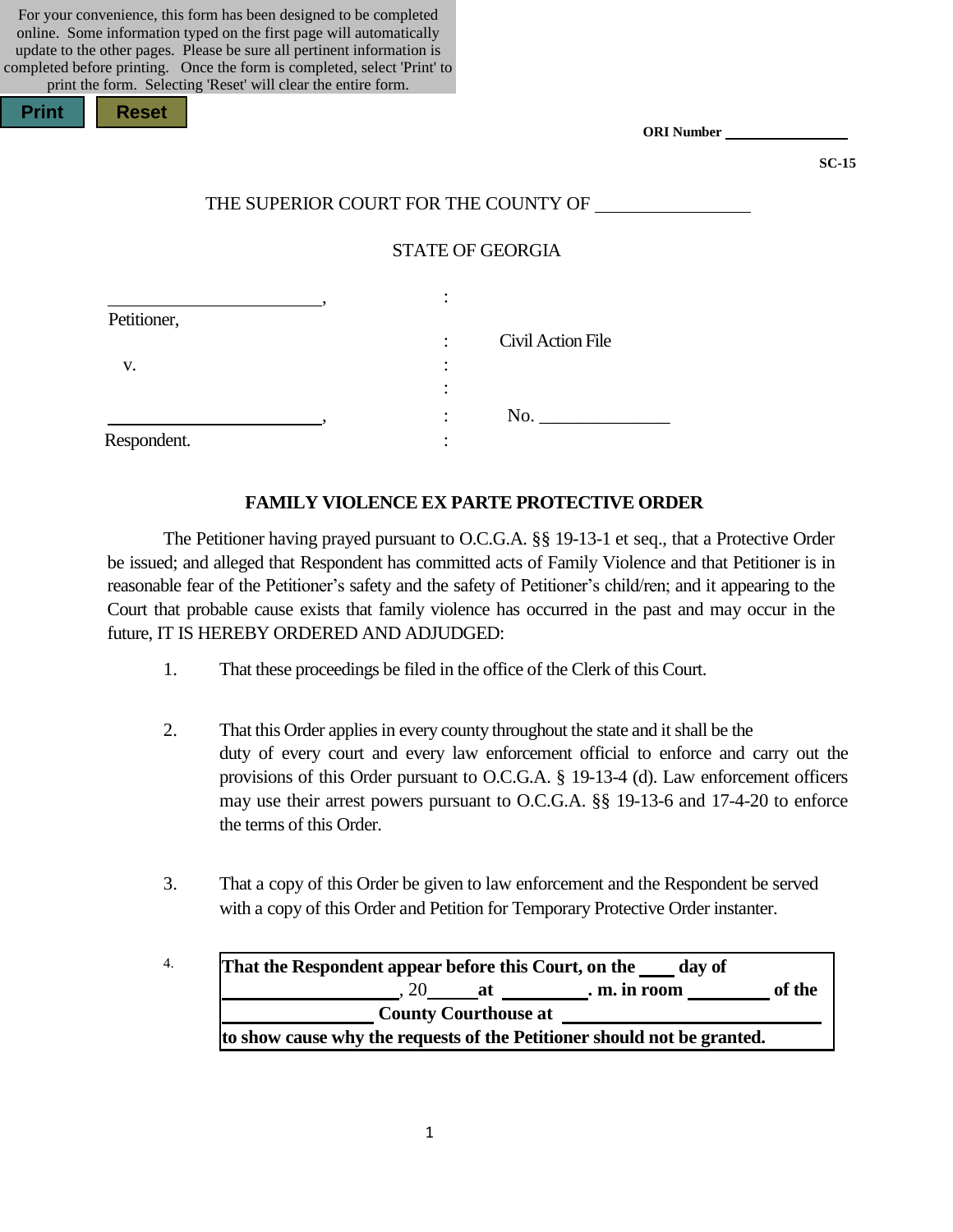- 5. That Respondent is hereby enjoined and restrained from doing, or attempting [pco01] to do, or threatening to do, any act of injury, maltreating, molesting, following, harassing, harming or abusing the Petitioner and/or the minor child/ren in any manner. Respondent is not to interfere with Petitioner's travel, transportation, or communication. Respondent shall not follow, place under surveillance, or contact the Petitioner at any place of the Petitioner for the purpose of harassing and intimidating the Petitioner.
- 6. That the Respondent is enjoined and restrained from doing or threatening to do [pco02] any act of injury, maltreating, molesting, harassing, harming, or abusing the Petitioner's family or household.
- 7. That this Court determined that it had jurisdiction over the parties and the subject matter under the laws of the State of Georgia and the Court ordered that the Respondent be given reasonable notice and opportunity to be heard sufficient to protect the Respondent's due process rights. This Order shall be presumed valid and pursuant to 18 U.S.C. § 2265(a) shall be accorded **full faith and credit** by any other state or local jurisdiction and shall be enforced as if an Order of the enforcing state or jurisdiction.

# *ONLY THE FOLLOWING THAT ARE INITIALED BY THE JUDGE SHALL APPLY:*

- 8. That until further Order by this Court, Petitioner is awarded sole and exclusive use [pco03] of the family residence at  $\blacksquare$
- 9. Respondent is ordered to leave the family residence immediately and law enforcement (sheriff or police department) is ordered to assist Petitioner in returning to the family residence and the removal of the Respondent. Respondent is to immediately surrender to law enforcement (sheriff or police department) all and any keys, garage door openers and other security devices to the family residence and law enforcement is to ensure that these are given to the Petitioner.
- 10. Respondent is ordered to provide suitable alternate housing for Petitioner and/or Petitioner's children by .
- 11. Petitioner's addressis ordered to be kept confidential.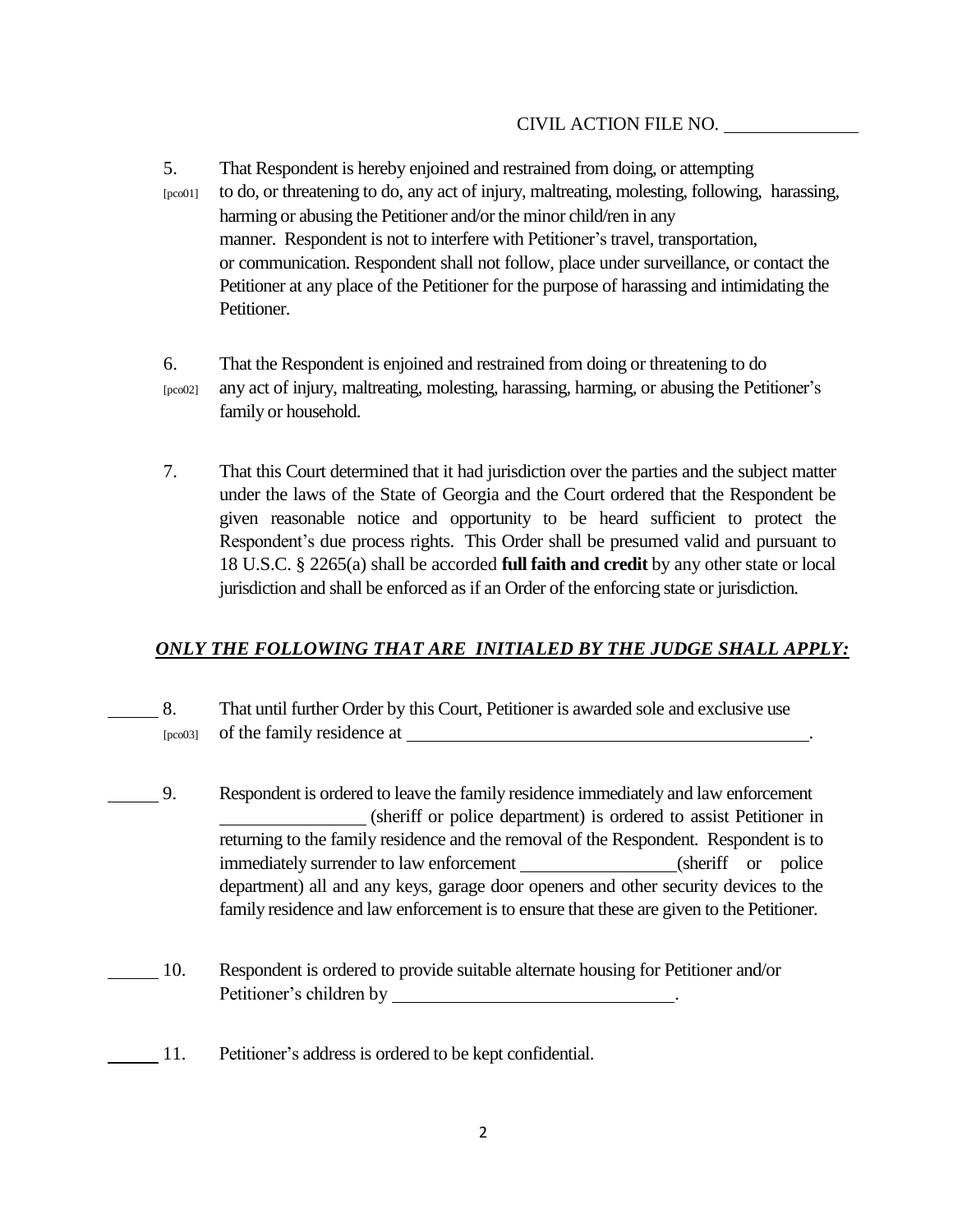# CIVIL ACTION FILE NO.

| 12.<br>[pco04]      | Respondent is ordered to stay away from Petitioner's and Petitioner's minor<br>residence or workplace or school of Petitioner and/or Petitioner's minor child/ren.                                                                                                                                                                                                                                                                                                                                                                                                                                                                                                                                                    |
|---------------------|-----------------------------------------------------------------------------------------------------------------------------------------------------------------------------------------------------------------------------------------------------------------------------------------------------------------------------------------------------------------------------------------------------------------------------------------------------------------------------------------------------------------------------------------------------------------------------------------------------------------------------------------------------------------------------------------------------------------------|
| 13.<br>$[pco01,04]$ | That until further Order of this Court, Respondent is restrained and enjoined from<br>approaching within ________ yards of Petitioner and/or Petitioner's minor child/ren.                                                                                                                                                                                                                                                                                                                                                                                                                                                                                                                                            |
| 14.<br>[pco05]      | Respondent is ordered not to have any contact, direct, indirect or through another<br>person with Petitioner, by telephone, fax, e-mail or any other means of<br>communication except as specified in this Order.                                                                                                                                                                                                                                                                                                                                                                                                                                                                                                     |
| 15.<br>[pco09]      | That Petitioner is awarded temporary custody of the minor child/ren, namely:<br><u> 1989 - Johann Barn, mars ann an t-Aonaich an t-Aonaich an t-Aonaich an t-Aonaich an t-Aonaich an t-Aonaich a</u><br>Respondent is ordered not to interfere with the physical custody of the child/ren.                                                                                                                                                                                                                                                                                                                                                                                                                            |
| [ $pco06$ ]         | Check here <i>only if Respondent</i> is awarded temporary custody of child/ren.                                                                                                                                                                                                                                                                                                                                                                                                                                                                                                                                                                                                                                       |
| 16.                 | That Respondent is ordered to pay temporary child support for the minor child/ren<br>to Petitioner in the amount of \$__________ every ________ beginning _________.<br>income deduction order<br>All payments shall be made by or to:<br>child support receiver<br>by mail directly to the Petitioner<br>$\sigma$ or $\sim$                                                                                                                                                                                                                                                                                                                                                                                          |
| 17.                 | That Respondent is ordered to pay temporary support for the Petitioner in the<br>amount of \$____________ every ____________ beginning ___________________________<br>All payments shall be made by or to: income deduction order<br>child support receiver<br>by mail directly to the Petitioner<br>or $\frac{1}{\sqrt{1-\frac{1}{2}}\sqrt{1-\frac{1}{2}}\sqrt{1-\frac{1}{2}}\sqrt{1-\frac{1}{2}}\sqrt{1-\frac{1}{2}}\sqrt{1-\frac{1}{2}}\sqrt{1-\frac{1}{2}}\sqrt{1-\frac{1}{2}}\sqrt{1-\frac{1}{2}}\sqrt{1-\frac{1}{2}}\sqrt{1-\frac{1}{2}}\sqrt{1-\frac{1}{2}}\sqrt{1-\frac{1}{2}}\sqrt{1-\frac{1}{2}}\sqrt{1-\frac{1}{2}}\sqrt{1-\frac{1}{2}}\sqrt{1-\frac{1}{2}}\sqrt{1-\frac{1}{2}}\sqrt{1-\frac{1}{2}}\sqrt{$ |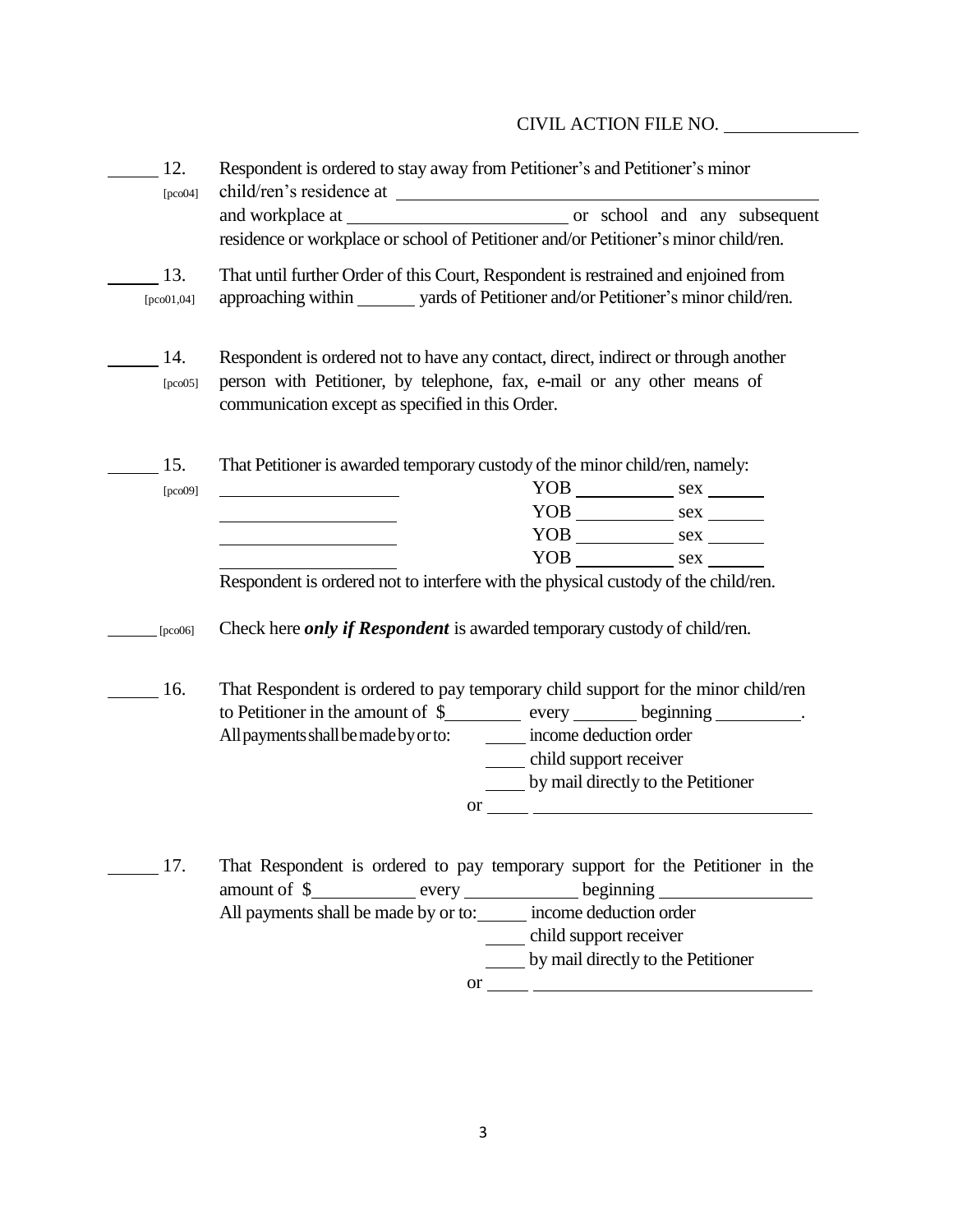## CIVIL ACTION FILE NO.

18. That Respondent, **only when accompanied by local law enforcement**, shall be able to remove his/her clothing and personal items from the residence as follows:

On  $, 20$  at  $,m$ .

- 19. That (Respondent)(Petitioner)(both Respondent and Petitioner) [strike through appropriate] is/are ordered not to sell, encumber, trade, damage, contract to sell, or otherwise dispose of or remove from the jurisdiction of this Court any of the property or pets of the Petitioner or joint property or pets of the parties except in the ordinary course of business.
- 20. That (Respondent)(Petitioner)(both Respondent and Petitioner) [strike through appropriate] is/are ordered not to disconnect or have disconnected the home utilities, change or have changed and/or cancel or have canceled auto, health or life insurance for Respondent, Petitioner, and/or Petitioner's child/ren or interfere with Respondent, Petitioner's and/or Petitioner's child/ren's mail.
	- 21. That Petitioner is awarded temporary sole possession of the vehicle: Make Model Year Color Respondent shall immediately surrender all keys, proof of insurance, and registration to this vehicle to law enforcement, and law enforcement shall immediately turn oversaid itemsto Petitioner.
- 22. That Petitionershall be allowed to remove the following property from the family residence for Petitioner and/or Petitioner's child/ren's use:

On 1. 20 at 1 aw enforcement (sheriff or police department) is hereby ordered to assist the Petitioner during thisremoval.

.

23. That Respondent shall be required to return the following property for Petitioner and/or Petitioner's children's use: On , 20 at and law enforcement (sheriff or police department) is hereby ordered to assist the Petitioner during this return.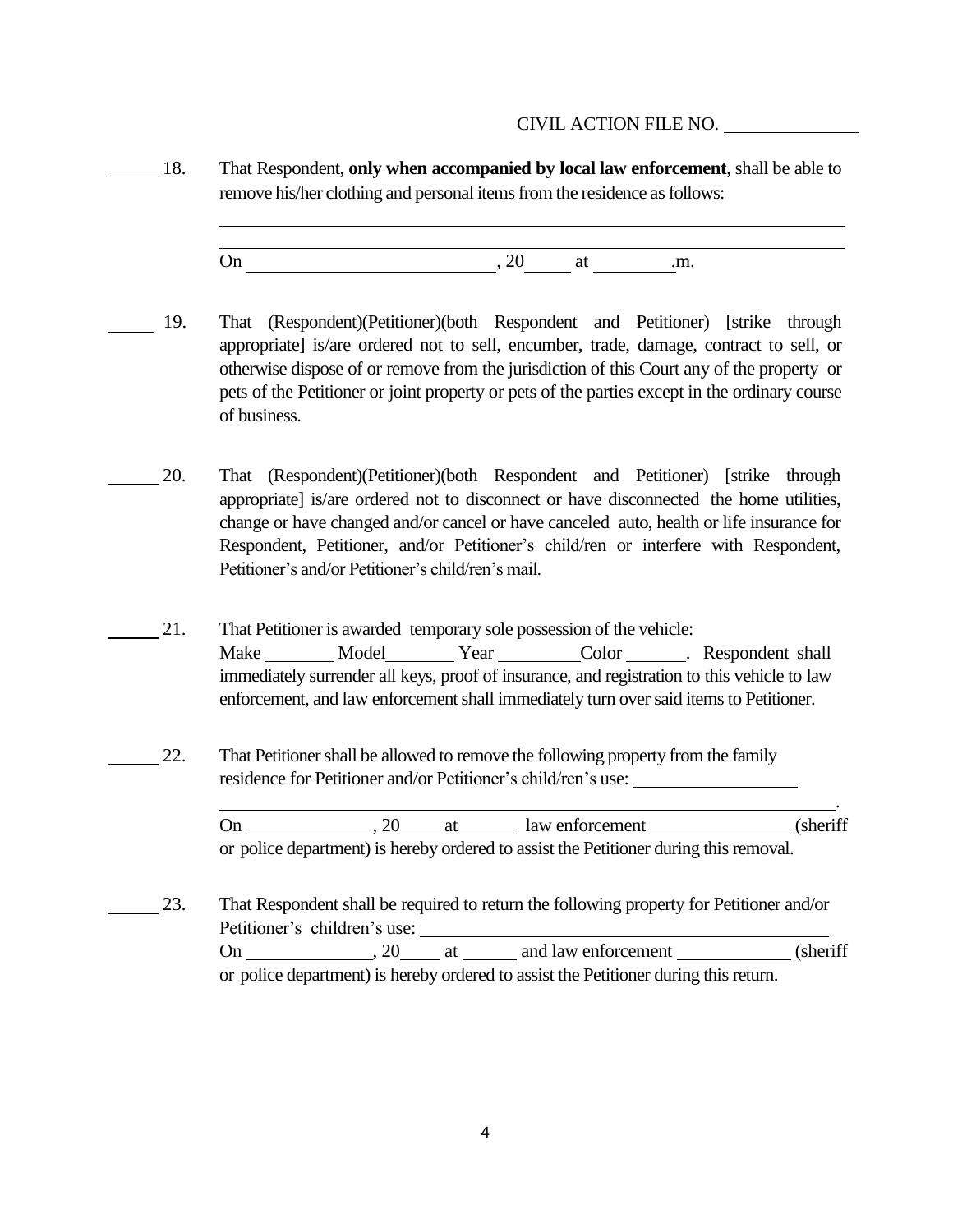| CIVIL ACTION FILE NO. |  |
|-----------------------|--|
|-----------------------|--|

| It is further Ordered:<br>24.<br>[pco08] |                       |
|------------------------------------------|-----------------------|
|                                          |                       |
| SO ORDERED this day of                   | $, 20$ .              |
|                                          | JUDGE, SUPERIOR COURT |
|                                          | County                |

Print or stamp Judge's name

**Violation of the above Order may be punishable by arrest.**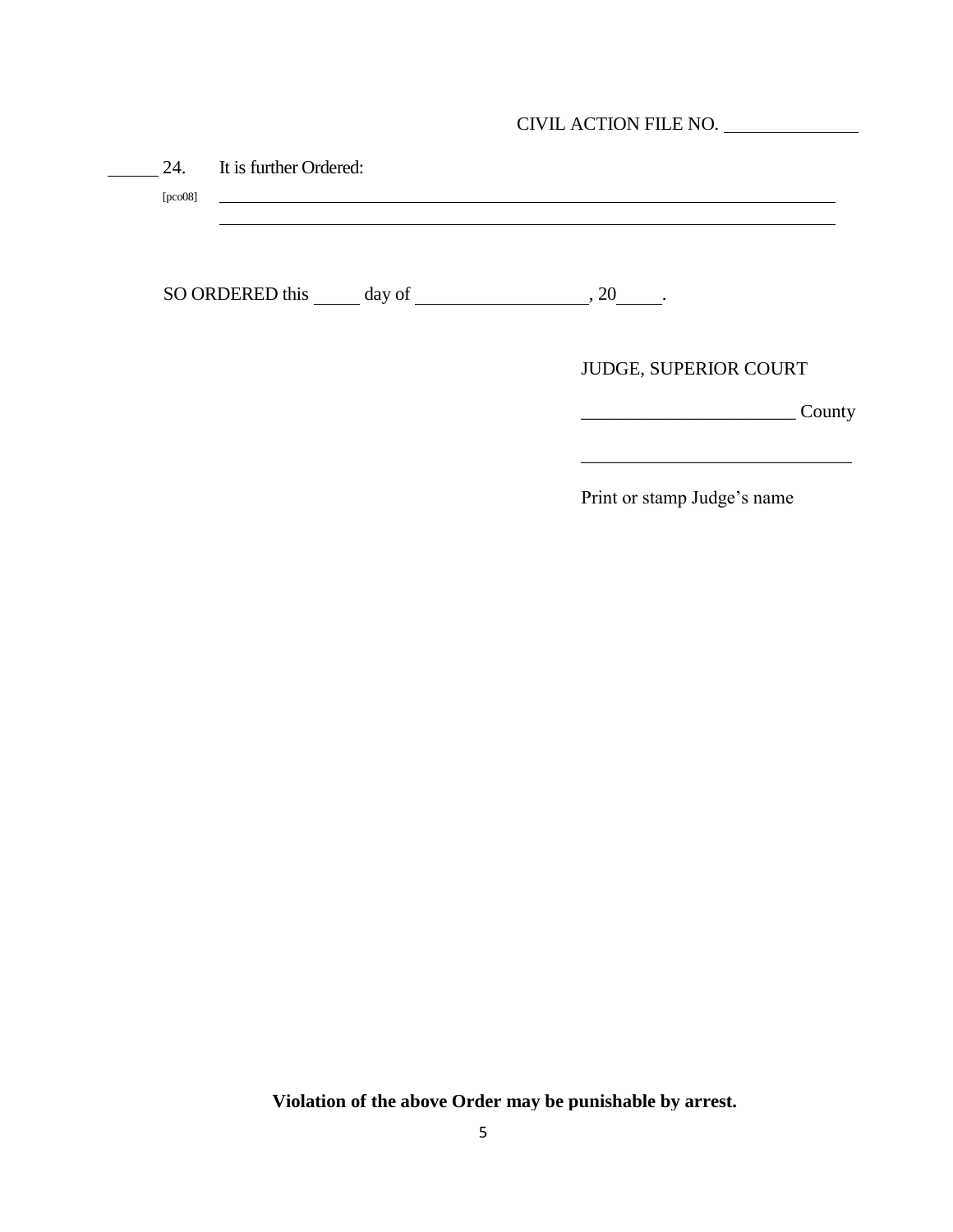## **NOTICE TO RESPONDENT**

- **1. Violation of this Order may result in immediate arrest and criminal prosecution that may result in jail time and/or fines and/or may subject you to prosecution and penalties for contempt of court.**
- **2. This Order shall remain in effect unless specifically superseded by a subsequent signed and filed Order, by operation of law, or by Order of dismissal, whichever occurs first. Only this Court can void, modify or dismiss this Order. Either party may ask this Court to change or dismiss this Order.**
- **3. A person commits the offense of Aggravated Stalking when such person, in violation of a temporary or permanent protective Order prohibiting this behavior, follows, places under surveillance, or contacts Petitioner on public or private property for the purpose of harassing and intimidating the other person. This activity can subject the Respondent to arrest and prosecution for felony Aggravated Stalking, which carries penalties of imprisonment for not less than 1 year nor more than 10 years and a fine of up to \$10,000.00.**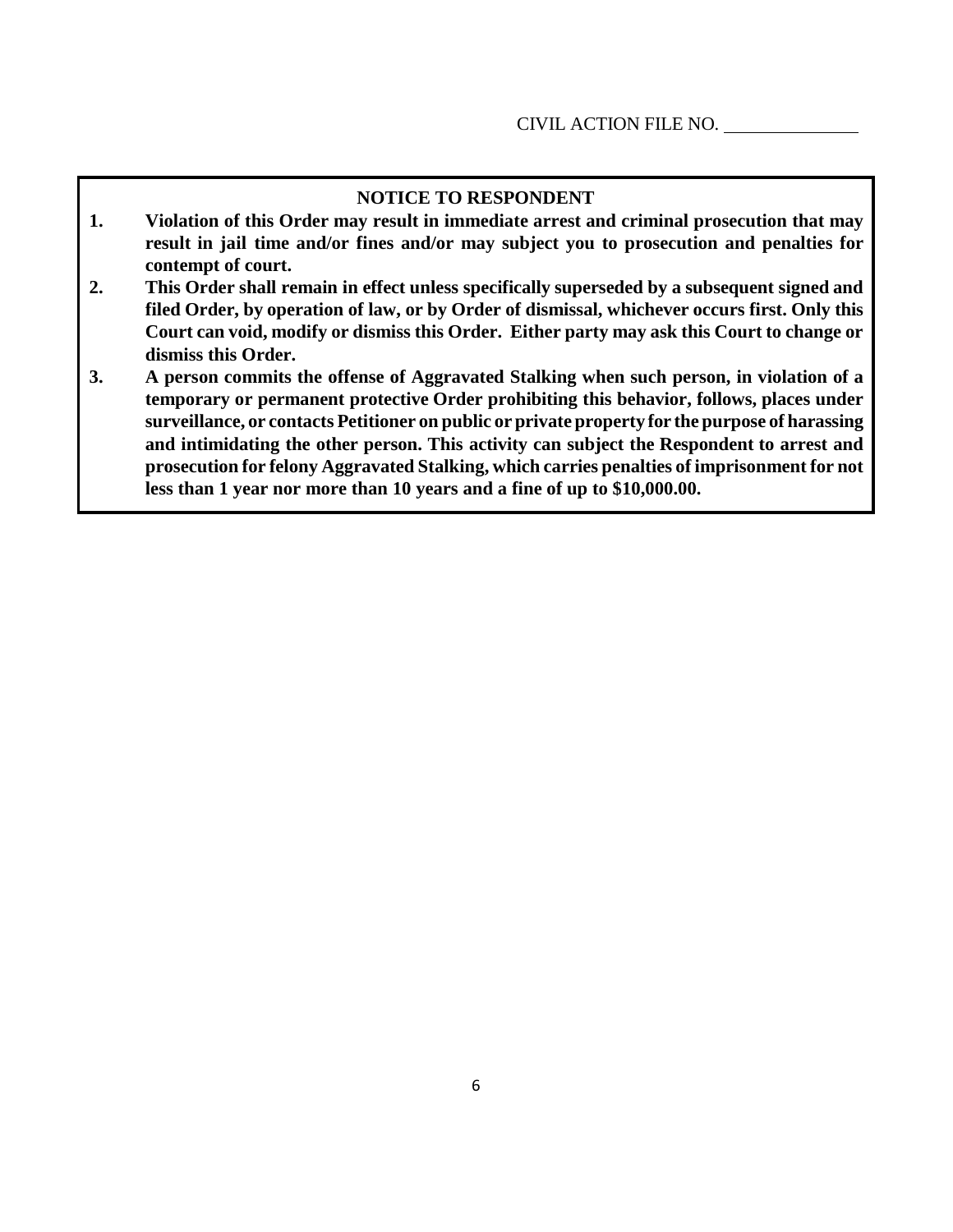Pursuant to O.C.G.A. § 19-13-3, Petitioner assisted by Name: Address:

Telephone:

Note to Judges: This form is promulgated as a Uniform Superior Court Rule under the auspices of O.C.G.A. § 19-13-53. To order a specific provision, please initial in the space provided. The court should delete or otherwise make inoperative any provision in the standardized form which is not supported by the evidence in the case and in order to comply with the court's application of the law and facts to an individual case.